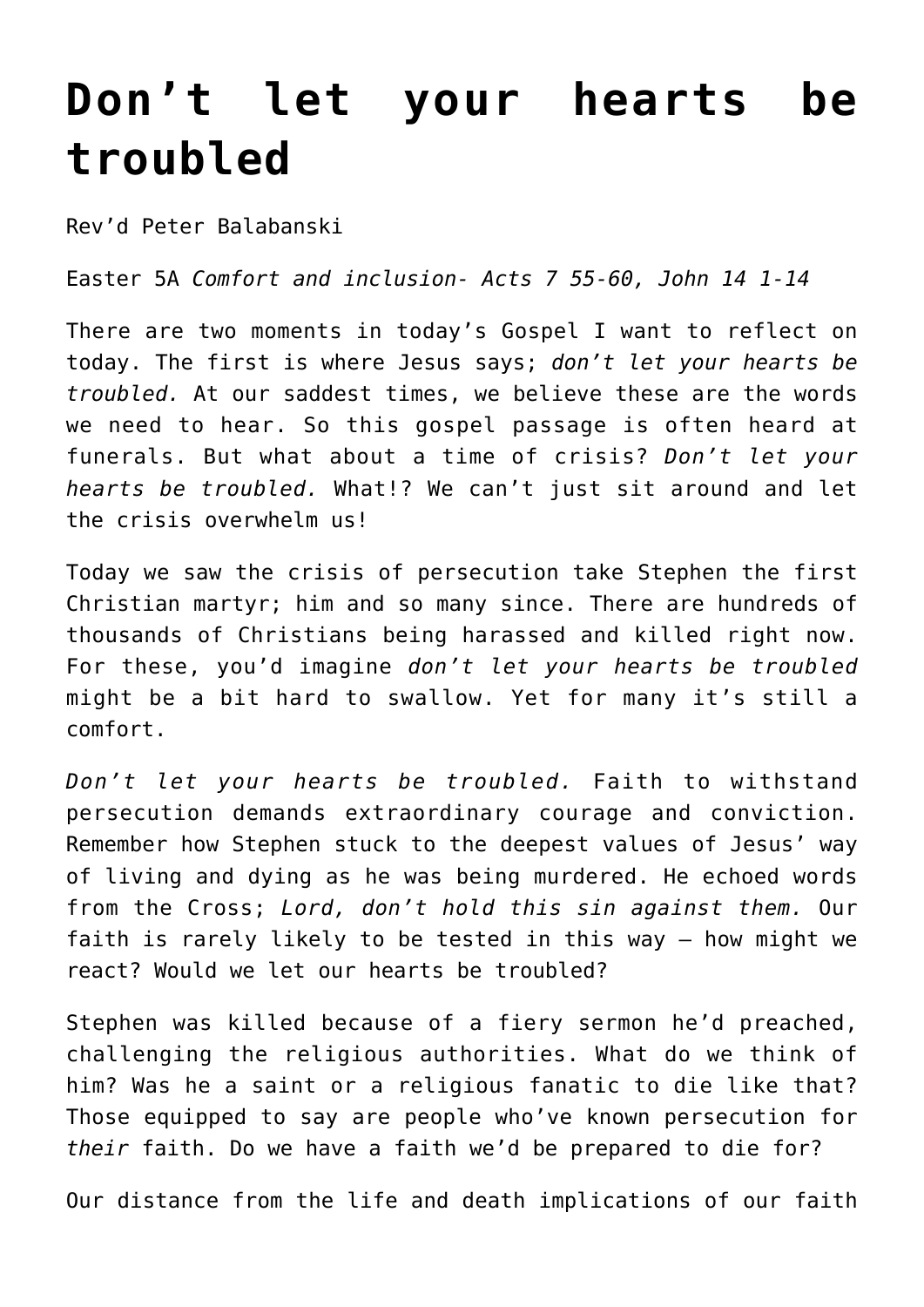sees many of us *troubled* by strong religious claims. Our discomfort isn't helped by news of fanatics of all creeds who do dreadful things to other people in the name of their faiths and ours.

We live in a community where people are free to speak out against any and every faith. Unlike many of the world's people, when we come to the scriptures, most of us do so from a long experience of religious freedom. And that makes it hard for us to hear what most others might hear in the scriptures.

I'm stressing this because of the second moment in John 14 I want to reflect on. It's where we hear Jesus say; *I am the way and truth and the life. No one comes to the Father except through me.* We hear these words a world away from their setting in the gospel. We hear them in a time and in a country where there's religious freedom – where we have choices to believe or not; freedom to dwell on such impractical questions instead of where the next meal might come from. Yet even here in our free society, these words may be brandished as a threat by people who say that those who haven't proclaimed Jesus as their Lord and Saviour are lost forever. These people turn Jesus' words into a threat.

But as we know, Jesus said these words to the disciples as they first struggled with the idea that he wouldn't be with them for much longer. Thomas – him again – *Lord, we don't know where you're going. How* can *we know the way? Jesus said to him,* **I** *am the way…* You know me; you'll be fine. These weren't words of threat or exclusion, but words of comfort; of embrace. They were a simple statement of fact; Jesus is the way God has provided for the world to know God, and Jesus *has* come for us, and he *will* come again … for *us*.

The way to be with God isn't earned through *our* actions but through *God's* action; the gift of God in Jesus. We can't reach God in our own strength. But in Jesus God reaches out to us; reaches out across time, across culture, across barriers we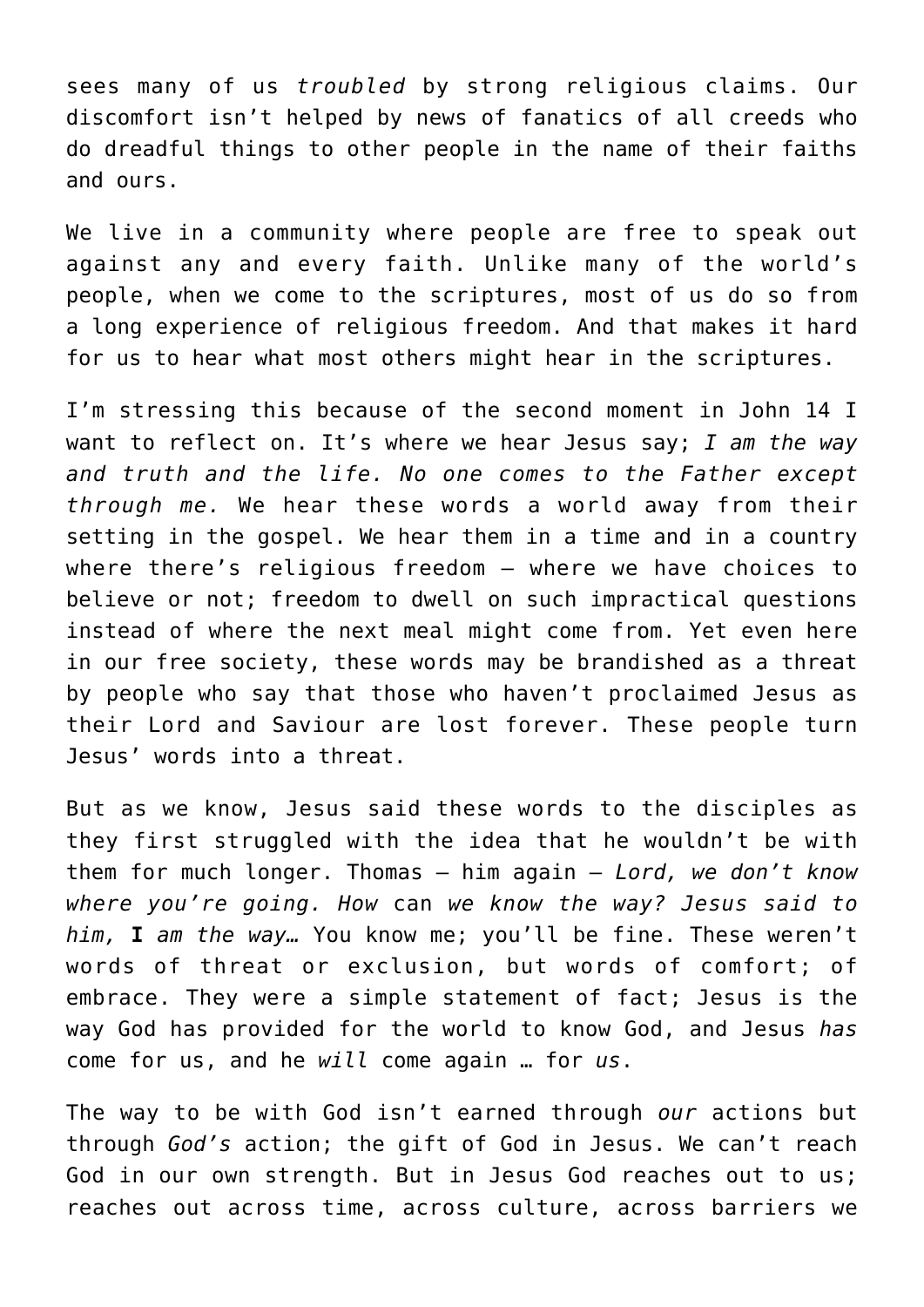believe are impassable to draw us to God. God's grace in Jesus reaches out further than we can imagine; *I go and prepare a place for you … I'll come again and take you to myself, so that where I am, you may be also.*

Firebrand preachers might say Jesus is drawing a line in the sand to exclude unbelieving people. And occasionally that can be a useful word for an obdurately destructive person to hear. But in Scripture, we can also witness Jesus bending that line in the sand into a circle; a larger and larger circle which is meant to embrace the whole world. Edwin Markham wrote, "[They] drew a circle that shut me out – Heretic, rebel, a thing to flout. But love and I had the wit to win: We drew a circle and took [them] In!"

Part of what's comforting about John 14 is that even amongst Jesus' closest friends, we find blindness and doubt. Judas has just run off to betray Jesus; Peter's been blustering; overconfident; Thomas can't imagine where Jesus might be leading them; Philip hasn't recognised who Jesus truly is. But Jesus is not put off. *He* started the friendship with them, and *he's* sticking by them/us.

*I am the way, and truth and the life. No one comes to the Father except through me*. Of course not. But that's not because Jesus rejects anyone – Jesus is God reaching out to the world. These are words of embrace – of inclusion. We struggle to see how Jesus does this. With our value system of everything having to be earned, we can't really grasp such grace. We need to remember, that Jesus said, '*God didn't send the Son into the world to condemn the world, but in order that the world might be saved through him*.' Jn 3.**<sup>17</sup>**

We're all embraced here – invited; included. God's intention is that the world be might be saved; not condemned. So our proclamation can be guided by what we've heard today. We are to comfort a troubled world with his words of hope, and we are to be loyal and patient like Jesus – *I will come for you so*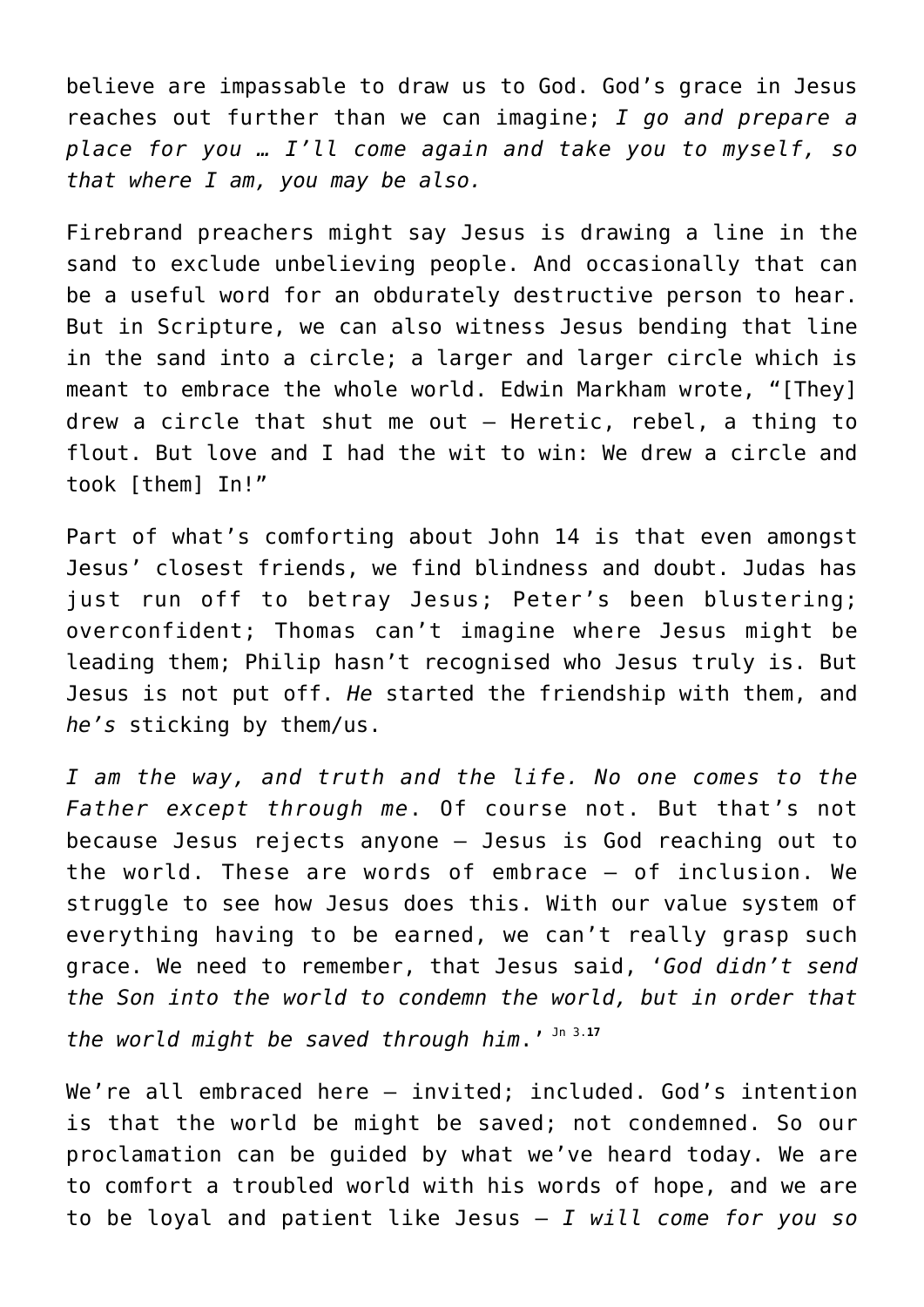*that where I am, you may be also; I am the way, the truth and the life*.

Praise him for his love, his grace and favour! Amen

Love III – George Herbert

Love bade me welcome. Yet my soul drew back Guilty of dust and sin. But quick-eyed Love, observing me grow slack From my first entrance in, Drew nearer to me, sweetly questioning, If I lacked any thing.

A guest, I answered, worthy to be here: Love said, 'You shall be he'. 'I the unkind, ungrateful? Ah my dear, I cannot look on thee'. Love took my hand, and smiling did reply, 'Who made the eyes but I'?

'Truth Lord, but I have marred them: let my shame Go where it doth deserve'.

'And know you not', says Love, 'who bore the blame'?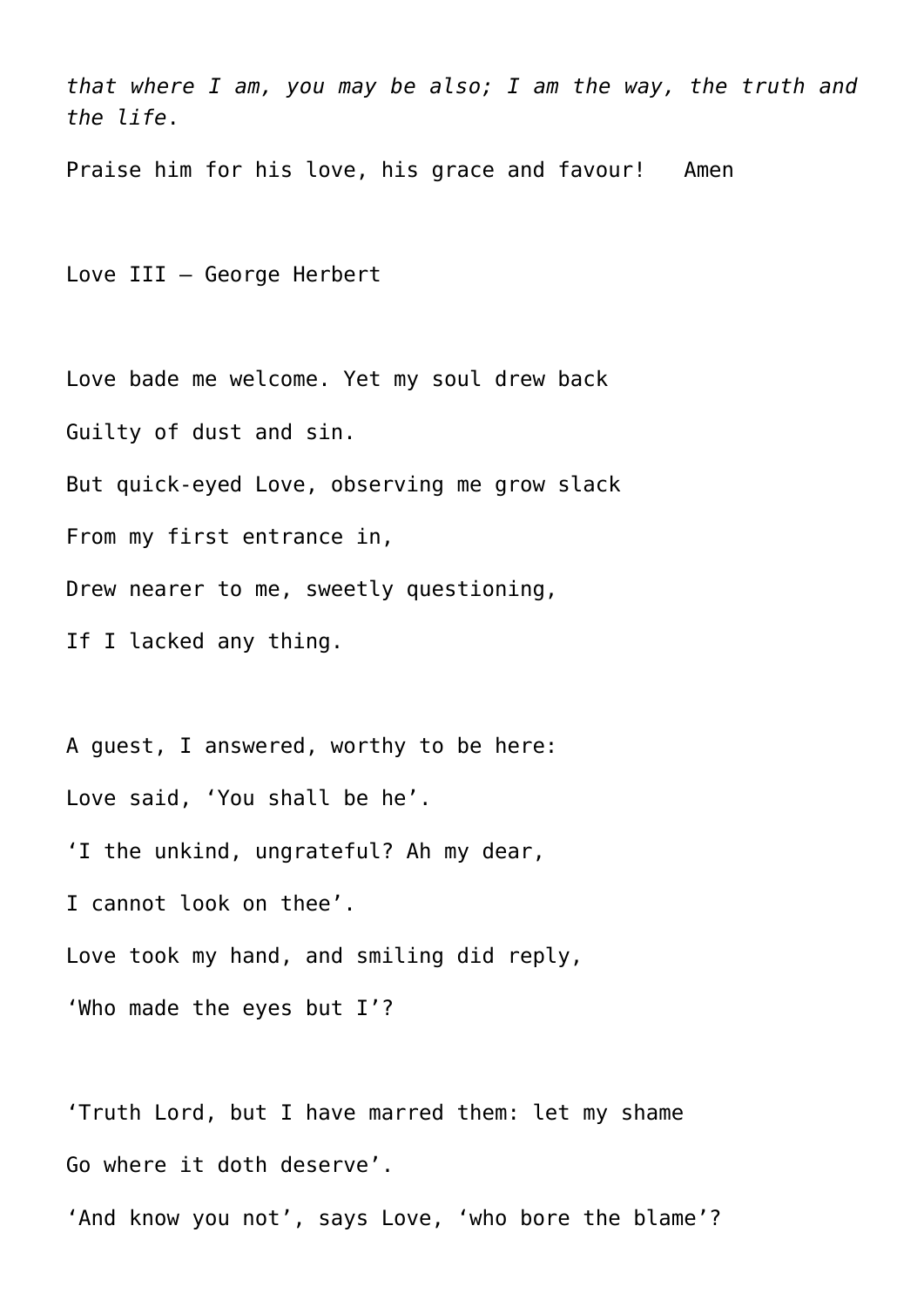'My dear, then I will serve'.

'You must sit down', says Love, 'and taste my meat': So I did sit and eat.

Prince Emeth, life-long worshipper of the Calormenes' god Tash talks of his first meeting with the great Lion Aslan, the Christ figure of the Narnia stories.

[Aslan] bent down his golden head and touched my forehead with his tongue and said, *Son, thou art welcome*.

But I said, *Alas, Lord, I am no son of Thine but the servant of Tash*.

He answered, *Child, all the service thou hast done to Tash, I account as service done to me*. … *I take to me the services which thou hast done to him, for I and he are of such different kinds that no service which is vile can be done to me, and none which is not vile can be done to him*.

From *The Last Battle* by CS Lewis the beginning of Ch 15 'Further up and further in'

Not everybody has a sense of a destination or a path in life; it's actually a privilege to have that. The path that Jesus is talking about isn't one that is laid out as though we have no choice in the matter. The path that Jesus *is*, is a relationship – and it's a relationship that assures us that no matter how the path twists and winds, it leads us to a loving